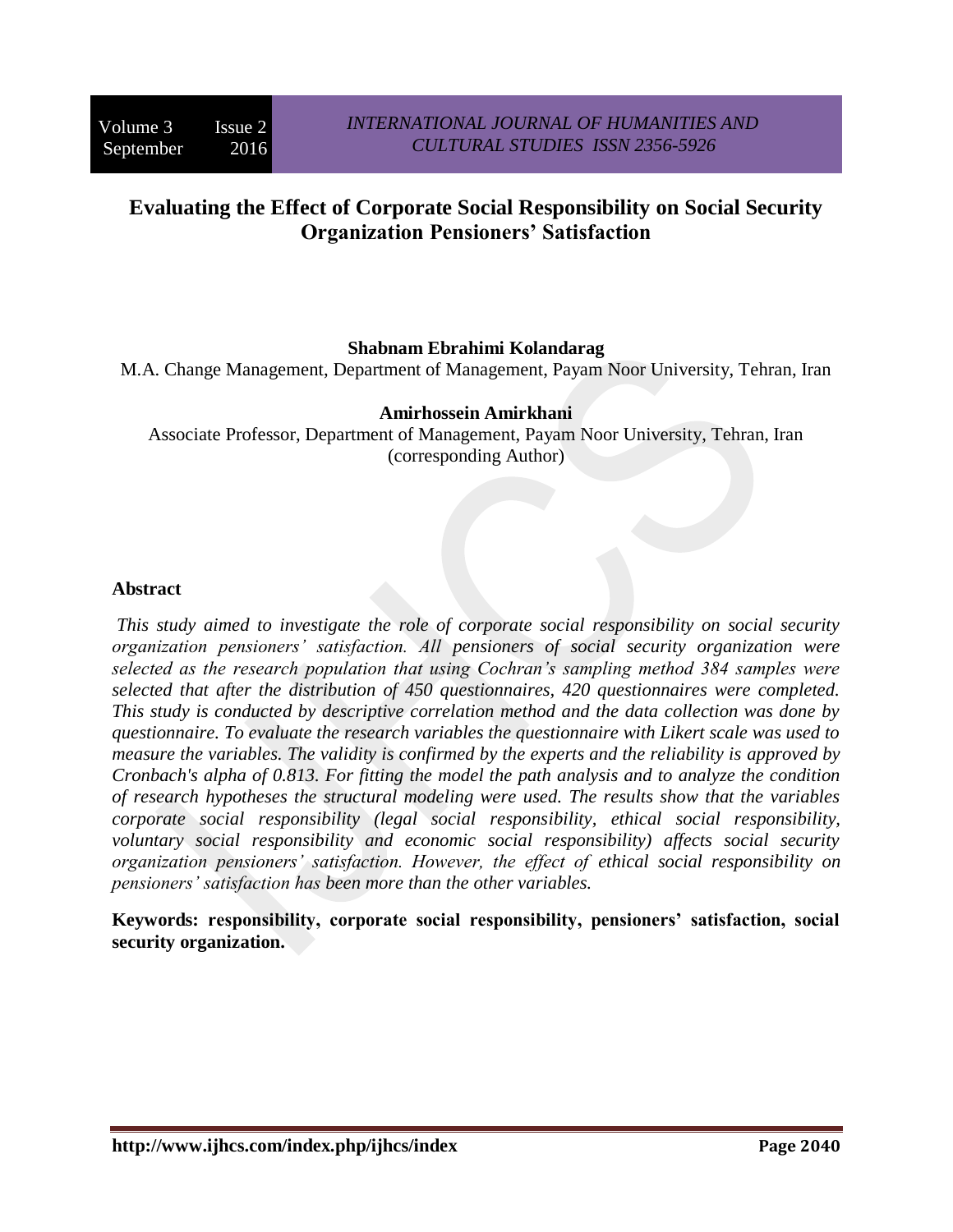### **Introduction**

The current world changes happen so profound, rapid and extensive which affect all aspects of the individuals' social life. This effect causes the changing environment, which is also associated with complex components, to demand new responses. In the meantime corporate social responsibility provides the methods that the organizations could implement them in their business environment and they are responsive to the social, business, legal, organizational and individual expectations (Jones et al., 2014) because the organizations have great responsibilities in social, economic and environmental areas against their employees, shareholders, customers, the government, providers and their beneficiaries. Thus this issue has a significant effect on the self-esteem, motivation and positive emotions of the staff (Valentine & Fleischman, 2008).

The thing to be noted here is that the governmental and non-governmental organizations to meet the social health needs of the community as a basic social skill should form a system to be able to provide services in the organizational and human resource fields; this necessary action in addition to the organizational care and public services should consider the attempt in line with employee's personal care, and provide public satisfaction in line with the organizational promotion in the social, economic and public satisfaction (Jones et al., 2014). Furthermore the peace efforts and the need for programs within the organization and between the systems is in the corporate and individual social responsibility to optimize satisfaction is among the obvious and fundamental points that should be considered along with social policies at the organizational level, accordingly the effect of social responsibility is revealed in any aspect of sustainable parameters in improving the satisfaction of the population (Singhapakdi, 2010). Since organizations based on the needs of the community and as strong phenomena have positive and negative impacts on the society and institutions, it is necessary to observe the impact of their decisions and actions on the community and observe the ethical issues. Organizations as the intermediate rings between the individual and society are considered as important and fundamental components of the today's human community and to survive and continue their activity require the society and its people; accordingly the pioneer organizations have seriously considered the attention to the production of products and providing new services in their research and development activities (Mattila& Hanks, 2012). Based on the concept of social responsibility since the organizations are considered as a part of the community as persons and such as other members of the community is responsible about their environment, it is necessary that in addition to improve their economic and social performance, consider improving the living standard of the people in the community (Karmis and Leonidou, 2013). Also organizations should achieve social responsiveness against the beneficiaries, and other community members, respond the community concerns about the environment and care about social humanitarian and affairs and develop the social responsibility policies based on their organizational culture (Story &Neves, 2015). Despite the obviousness of the fact that the settlement of social responsibility in the organizations is based on the standard guidelines and action plan, so far limited actions are performed to recognize the ways to design social responsibility in the organizational structure and the reflection of the values and norms in the organization (Aluchna, 2010). Thus in the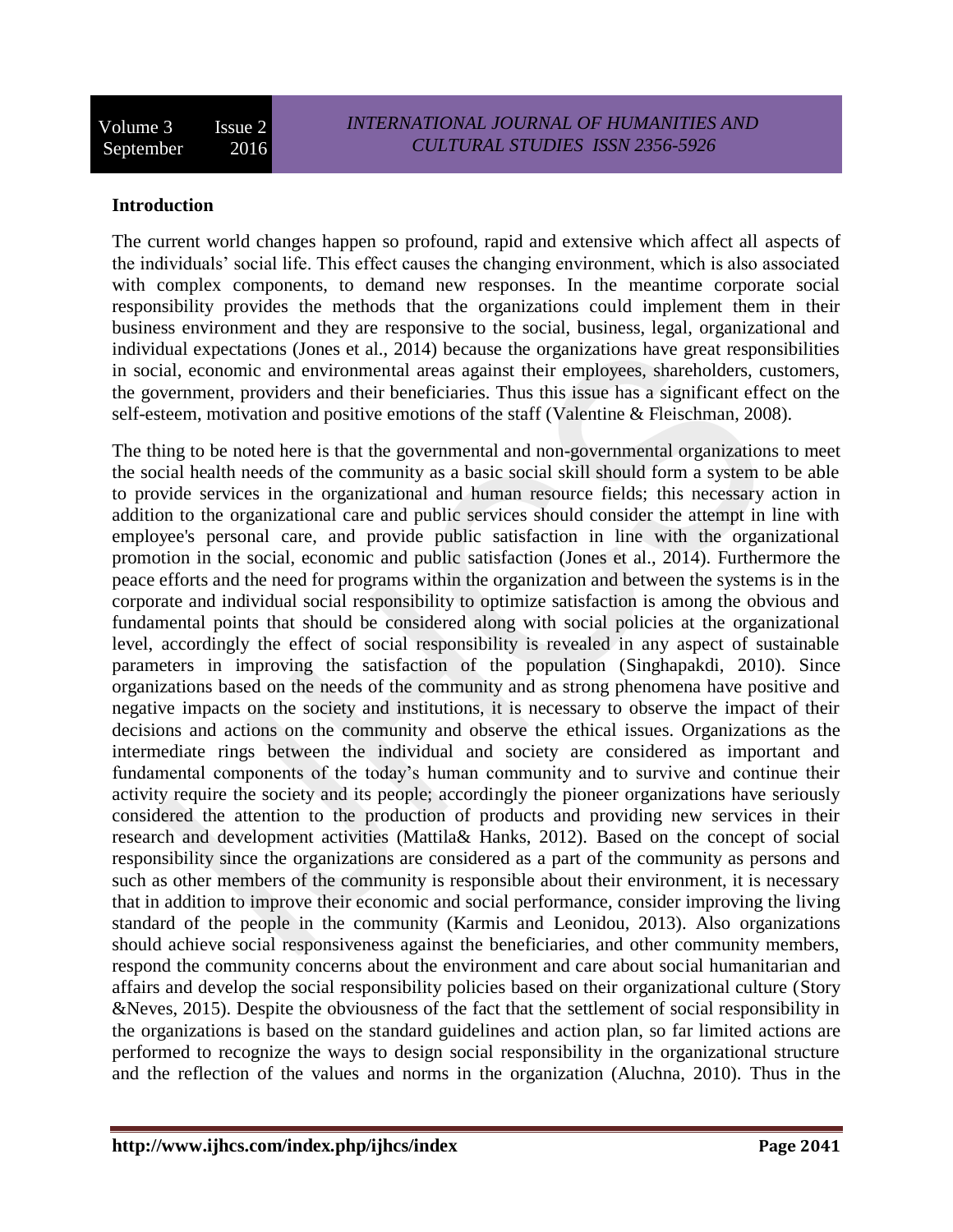complementary studies the researchers attempted to discuss the concepts related to social responsibility and discuss its applications in the organizations.

Accordingly, addressing the issue of social responsibility is not only fruitful for industrial and commercial organizations but also for service provider organizations and helps to the establishment of a committed society. Therefore the aim of this study is to address the level of corporate social responsibility on the social security organization pensioners' satisfaction. In this study the aspects of corporate social responsibility and pensioners' satisfaction are discussed.

### **Literature review**

### **Social responsibility**

Barney and Griffin (2002) have defined social responsibility as follows: "social responsibility is the set of tasks that organizations must do to protect and assist the community in which they operate". Also social responsibility is among the commitments of Kettero and Mcdouglas that in addition to maintain and expand the interests of the organization, it is done towards the public welfare. Stewart and Salmon (1997) define social responsibility as follows: a method of management according to which the organizations perform activities that have a positive effect on society and promoting public goods. In fact, Stewart and salmon demanded the removal of the negative impacts of the organization on the society and attempted to change in the attitudes and behaviors of the consumers (Jones et al., 2014). In 2002, BILT in India adopted social responsibility policies in such a way that according to them the shareholders' approach on the social responsibility was emphasized. This policy clearly determined the stakeholders' commitment to be responsible in business practices to create profitable and positive effects for society and the rest of the stakeholders. The stakeholders include employees, customers, distributors, suppliers, contractors and so on. In this case, they argue that there are advanced models for describing how companies and organizations are connected with the community, which responsibilities are assumed by them and what are their social expectations (Karmis & Leonidou, 2013). The Indian companies consider social responsibility as a tool for enhancing long-term shareholder value to contribute for national convergence, wealth preservation and social value for coalitions and strategic investments to link the human resources with commercial interests and its significant and proper identification. These companies insist of the trade ethical behaviors, transparency in administrative affairs and adherence to the law (Story &Neves, 2015).

Social responsibility creates principles that lead to the value system, and include: (Karimaet al., 2006)

- 1. Good emotional factor about the company that is a factor for the attachment of the organization's professional staff to the organization;
- 2. The detection of the consumer expectations of the company by social conscience;
- 3. Increasing shareholders' expectations that their companies are sensitive to meet the needs of the community;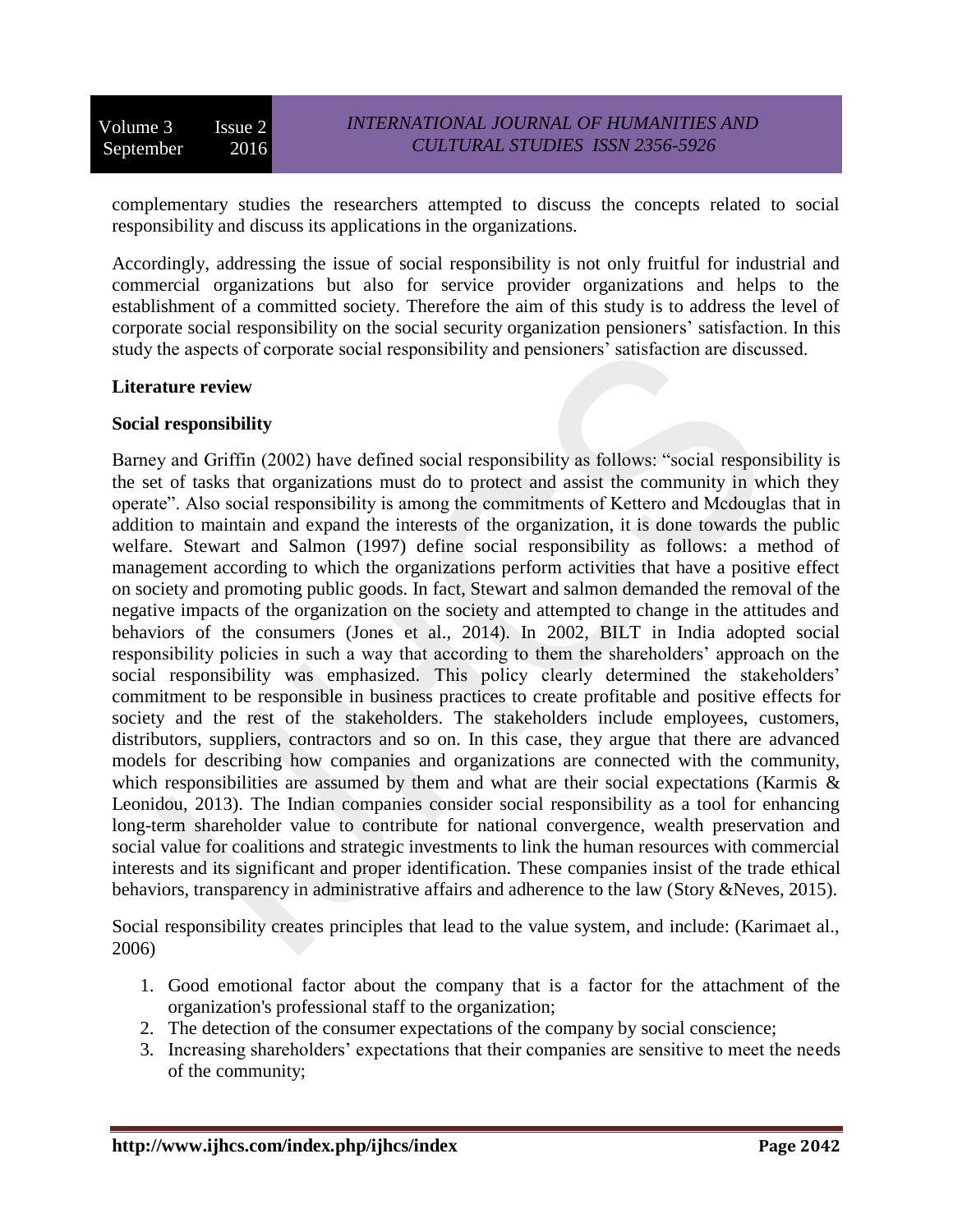4. Social projects are tools by which the company shares widely shared values in society (Karmis & Leonidou, 2013).

Accepting the role of social responsibility in the organizations leads to the creation of ethical obligations and as the result of the cooperation and creating the ethical values are created among the employees of that organization and this finally leads to the production of the product with better quality and higher profit. The role of social responsibility in marketing is significant and today the commercial companies and brands in the world require linking social marketing with their own marketing strategies and thus they look to provide a relative fixed position in the global markets through the social responsibility that is accepted by everyone (Lima, 2011).

### **Theoretical perspectives on social responsibility**

Managers provide different perspectives in terms of accepting and performing their social responsibilities and present reasons for its acceptance or rejection. Reasons for agreement on the corporate social responsibility (CSM) originate from the potential benefits achieved by the organization and community (Story & Neves, 2015). One of these reasons is that the social responsibility makes the organization to achieve its interests in the long term; on the other hand the social advantages cause the government to have less intervention with the issues that is for the benefit of the organization in the long term. The main reasons for agreement on the participation and social responsibilities include: (Victoria, 2014).

- 1. Ethical obligation
- 2. Better social environment
- 3. Prevention of the spread of government regulations
- 4. Systematic interdependencies
- 5. Help in solving social problems
- 6. Improved public image
- 7. Drawing valuable resources of the organizations

Reasons for opposing corporate social responsibilities are as follows:

- 1. The need for maximum profit;
- 2. The multiplicity of objectives;
- 3. Social participation fee;
- 4. Undermined balance of international payments;
- 5. Lack of social skills;
- 6. Lack of accountability;
- 7. Disability of the organizations in the selection of ethical choices

### **Creating values through social responsibility**

Organizations' atmosphere is rapidly changing due to the current trends it is intensified towards the international trademarks and multinational organizations with global supply chains. Many organizations are becoming increasingly aware of the economic value of social responsibility and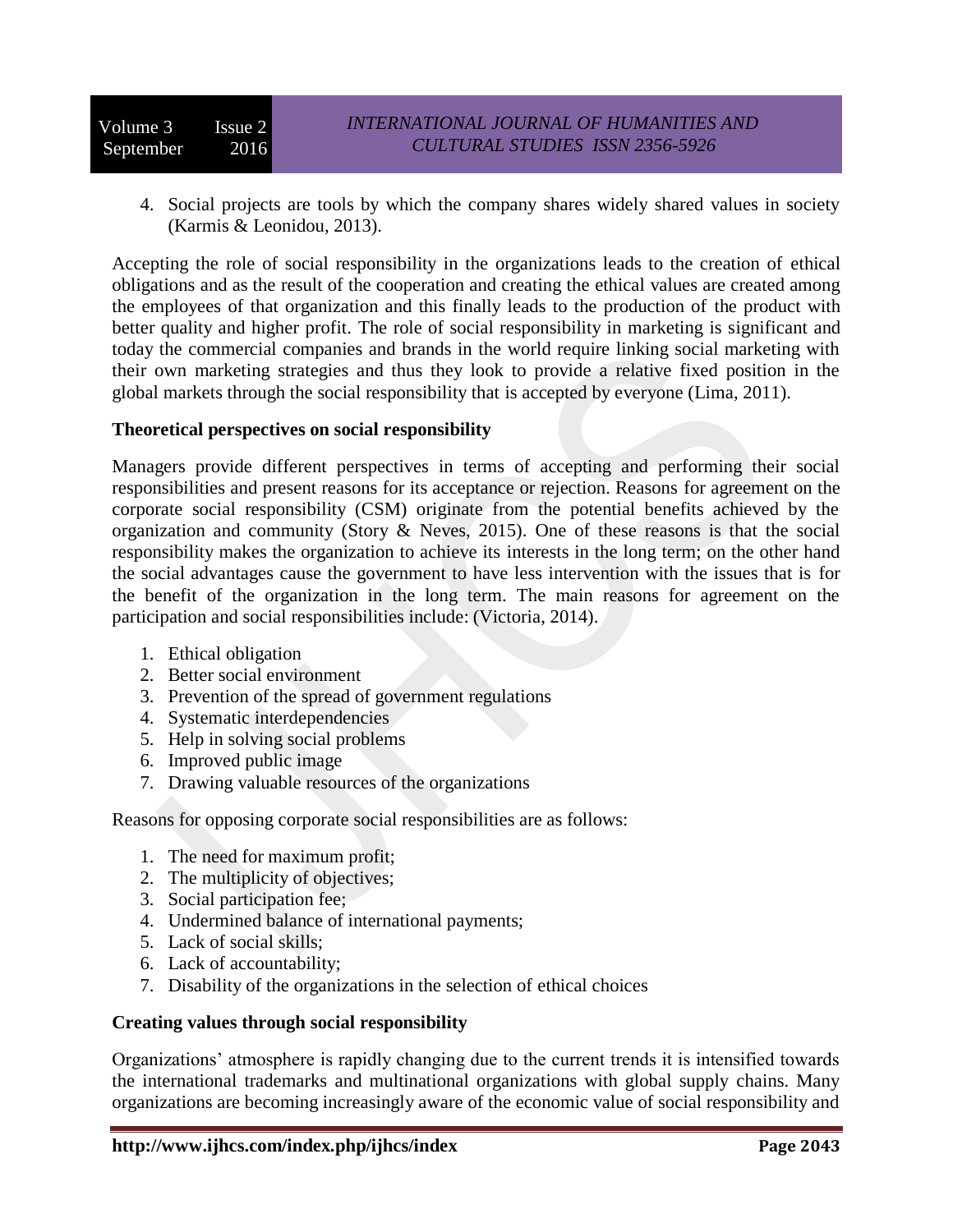Volume 3 Issue 2 September 2016

with its integration as a strategic investment with the main business strategy and management operations, they can have a positive impact on society and the environment and strengthen their reputation. By following this method not only they produce profit for today but also stabilize their future position (Karmis & Leonidou, 2013).

# **Corporate social responsibility**

The term that is used more than any other term along with business ethics is corporate social responsibility as if its observance by the organization means the ethicality of the organization and its lack of observance means the unethicality of an organization. Most of modern organizations have not accepted the suggestions of these liberal theorists such as Milton Friedman about the importance of social responsibility. Perhaps the term that is used more than any other term along with business ethics is corporate social responsibility (Karmis & Leonidou, 2013) as if its observance by the organization means the ethicality of the organization and its lack of observance means the unethicality of an organization. Most of modern organizations have not accepted the suggestions of these liberal theorists such as Milton Friedman (2007) about the importance of social responsibility. Perhaps the term that is used more than any other term along with business ethics is corporate social responsibility and believe that in order to be successful in their business they should perform their responsibility towards the community and all those who are affected by the organizational activities (Kim et al., 2010).

Corporate social responsibility is considered as the corporate responsibility against the society, people, and the environment in which the organization is active and this goes beyond the economic considerations. Social responsibility is defined as follows in a more concrete definition: Corporate social responsibility is an activity that provides the social benefits and beyond it the organizational benefit is the thing that is required by the law. Therefore, the social responsibility means going beyond the law. For example, organizations that do not discriminate women and other minorities are not acting based on the social responsibility because the lack of discrimination against minorities is a principle that all companies should observe it (Ibid, 2008). Carroll (1979) revised his 4-part definition of social responsibility of the companies in 1991 and presented the concept of social responsibility as a pyramid structure. In this pyramid economic responsibility is based on legal, ethical and humanitarian responsibilities and then each pyramid is raised (Karima et al., 2006).

Based on Carroll and Lantos (2001) model three types of corporate social responsibility are provided: ethical, altruistic and strategic (Veder and Chandell, 2005). Corporate social responsibility is ethically necessary in the concepts of ethical duties and ground responsibilities. Corporate social responsibility is beyond the economic and legal obligations of a company to avoid social harm and damage, even when the business is not directly that includes benefiting. Corporate social responsibility is humanitarian and philanthropic the participation of various social stakeholders even if it is required to sacrifice a part of the business profitability (Karmis & Leonidou, 2013). The humanitarian activity is obtained after social welfare and to help improve life quality. The third type Lantos of corporate social responsibility is the strategic corporate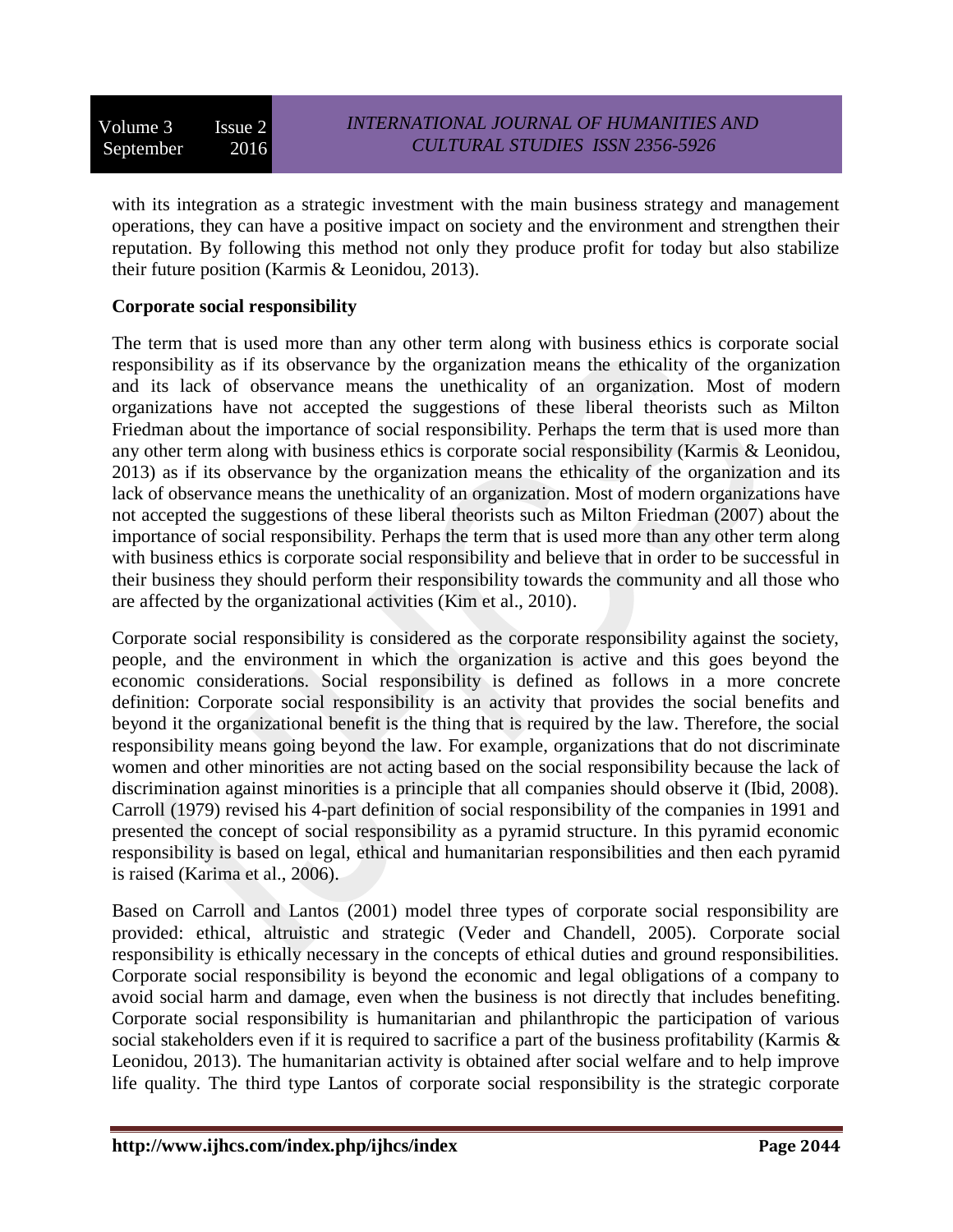social responsibility that refers to the philosophy aimed at achieving strategic business goals while maintaining social value (Baron, 2007).

### **Carroll corporate social responsibility levels**

In this division of corporate social responsibilities and based on the mandatory or optionality as well as the level of attention, the organization and stakeholders are divided into three levels (Story andNeves, 2015).

There is economic corporate social responsibility at the first level that its force is high such that the organization puts its survival in danger by its lack of observation. In this level low percentage of internal and external stakeholders is considered. Among the internal stakeholders the owners and shareholders are considered due to the investment and among the external shareholders the customers are highly considered.

At the second level the organizations also consider the legal and social requirements. In fact, the organization tries to follow the legal requirements imposed by regulatory bodies and consider those beneficiaries that their rights are considered by law. For example the organization respects the rights of minorities when hiring (Karmis & Leonidou, 2013).

Ethics appear at the third level of social responsibility. In this level the organization goes beyond the imperatives of profitability and legal requirements and strives to respect ethical principles in relation to society. At this level, even if a moral activity is against the morality of an organization, the organization performs it (Lima, 2011). Also broader levels of internal and external stakeholders that are not foreseen in the law are subject to ethical social responsibility and the mandatory level of the organizations' activity at this level is low and in other words the organization perform these activities voluntarily. Contrary to the dominant approach in the traditional management theories that consider the organization task as earning and maximization of profit, today organization's compliance with Corporate Social Responsibility has become a precondition of any institute. Some experts also believe that, given that today's consumers are very sensitive to ethical issues, compliance with social responsibility by the companies is one of the preconditions for profitability. In other words, customers tend to purchase products and services of the companies that do not adhere to their social responsibility and have a strong negative attitude towards such organizations (Mattila and Hanks, 2012).

In the fourth level the social responsibility voluntarily addresses and attempts the social problems regardless of the personal profit or interests for the company.

### **Satisfaction**

Today, service organizations consider the customer behavioral orientation as an important measure to evaluate the quality of their work and this trend is increasing. Customer and his satisfaction importance is something that refers to the competition globally. Customer behavioral orientation is among the internal actions of the organizations that are oriented towards satisfying customer's wishes. In today's world the successful organizations provide more customer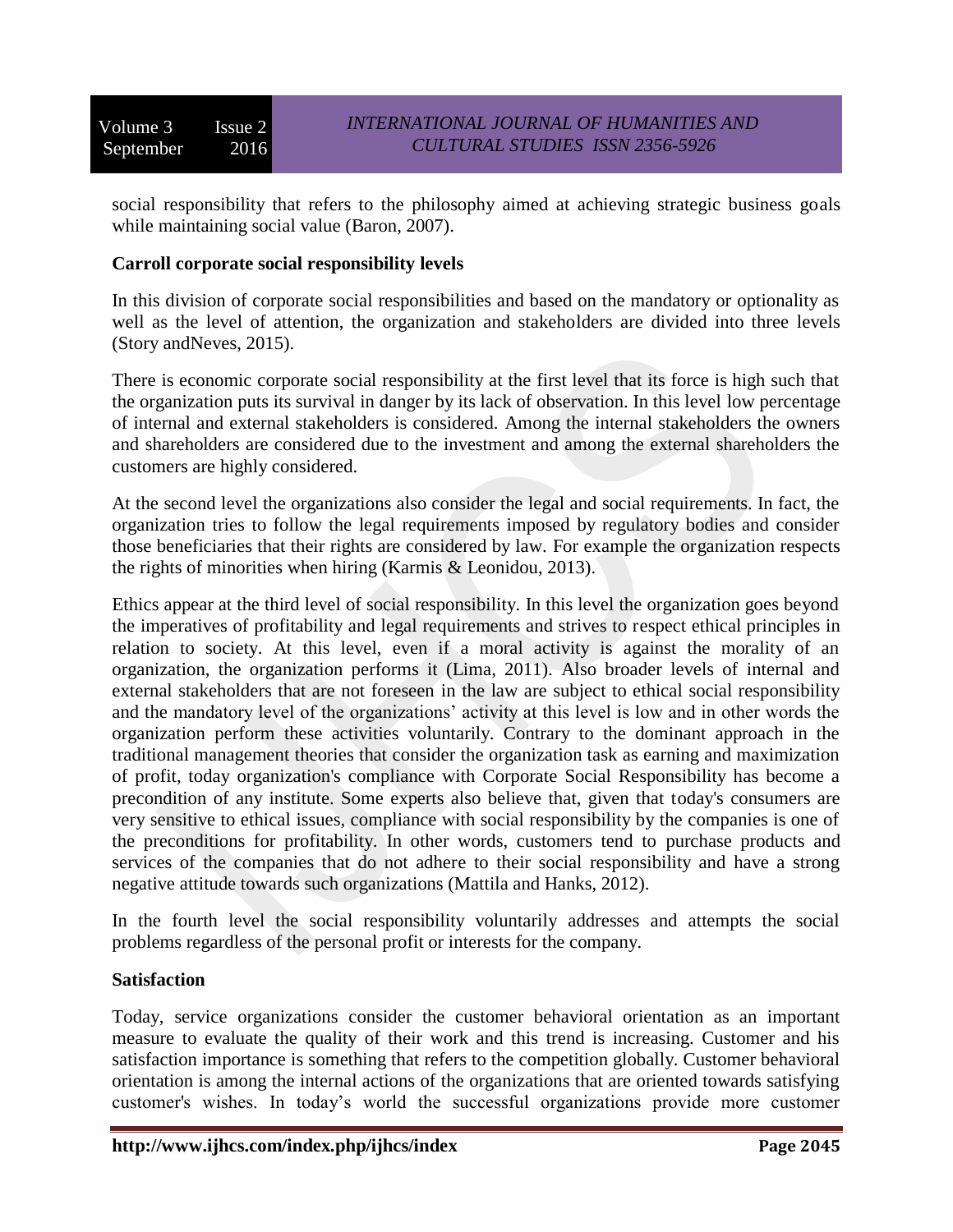satisfaction because customer is the most important asset of any organization (Bamdad, 2008). Customers choose the products or services that provide the most value. Whether the supplied goods or services have the expected value can be observed based on customer satisfaction and his repurchasing behavior. Customer behavior is closely related to the products' quality and services. In these years, many companies have implemented comprehensive quality management programs and the goal is always to improve the quality of products, services and marketing processes (Ahmed et al., 2011). Product quality has a direct impact on its performance, thus, increases customer satisfaction. Customer satisfaction is depends on product performance based on the expectations the buyer has about the product. The buyer may experience different degrees of satisfaction (Ravichandran et al., 2010). If the product performance is equal to the expectations of customers, the consumer will be satisfied. If performance exceeds the expectations, the buyer will be pleased more than enough and enjoys what he has done. Most of today's successful companies are trying to raise the level of customer expectations and have better performance to meet the expectations. These companies pay attention to a phenomenon known as total customer satisfaction. They also pay attention to customer expectations, assumptions or understanding about the company's performance and their level of satisfaction (Mattila and Hanks, 2012). Jamal and Nasser define customer behavior as a customer feeling or attitude towards a product or service after using it. According to Oliver's definition "satisfaction is the consumer response to fulfillment and prosperity. It is a judgment on whether the characteristics of a product or service or a product or service itself have provided a pleasant level of the realization of success about the consumption and it includes levels below or above realization (Mattila and Hanks, 2012). Blanchard and Galloway said: Customer satisfaction is a result of the customer's perception of value in a transaction or a value-based relationship, so the price is equal to the ratio of quality to price and cost of customer service (Bamdad, 2008).

# **Experimental research literature**

Abzari (2007) in a study titled "Social responsibility and work ethic as the new quality management" while reviewing the concepts of quality management, corporate social responsibility and business ethics studied the relationship between these concepts and other factors and then the steps that organizations should take to improve the quality and corporate social responsibility are specified. In the end, some recommendations are presented for future studies.

Rotaei (2009) examined the role of culture in promoting social responsibility of managers. The results show that cultural managers play a major role in promoting Corporate Social Responsibility and also there is a significant relationship between the role if cultural managers in the economic ethical, social and environmental objectives and the promotion of social responsibility.

Chamani (2011) in a strategic approach to corporate social responsibility while analyzing social responsibility in today's business has understood his need to peaceful coexistence with the community and the business environment and perceive the fact that by weakening the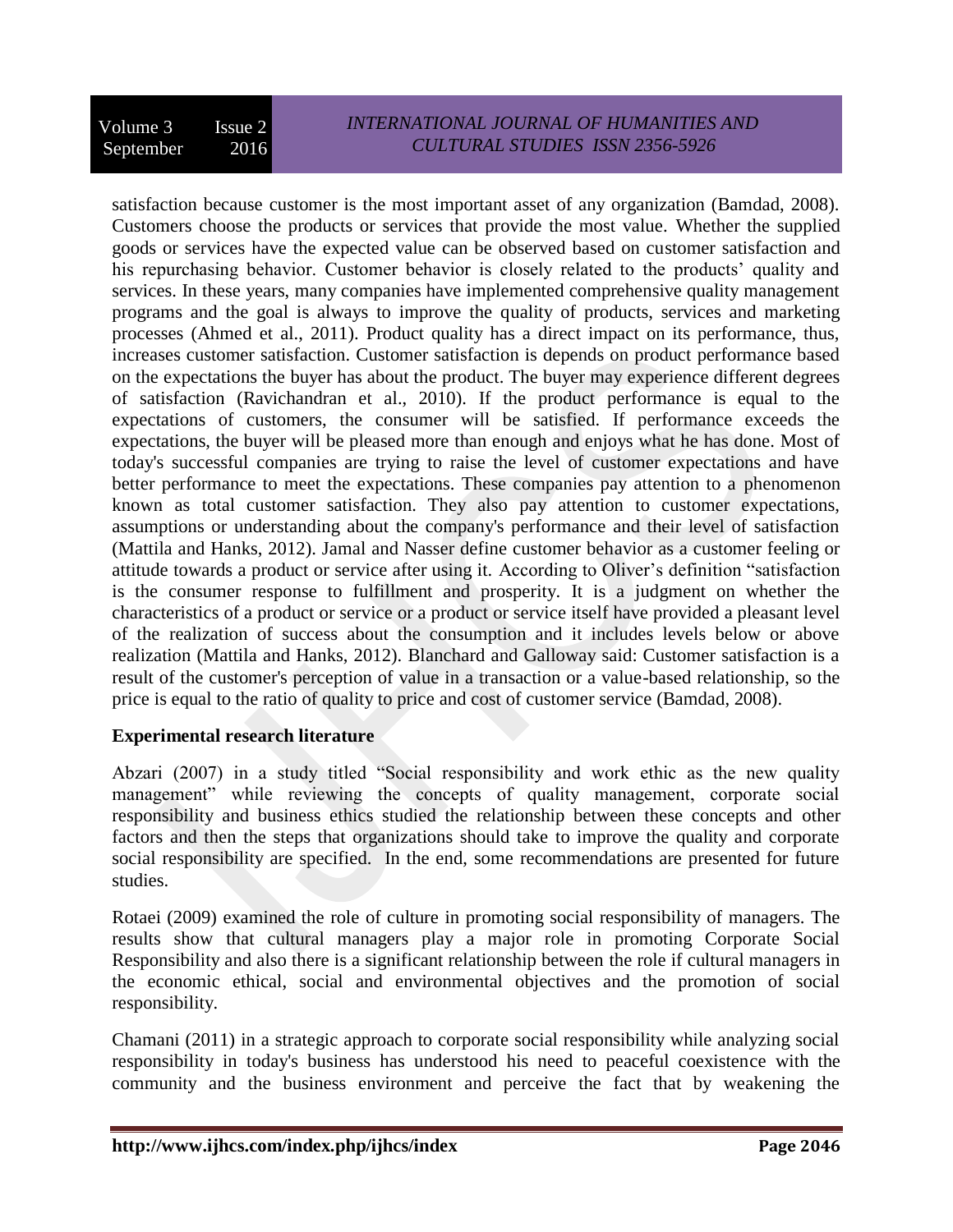community and environment, the stable business and development of employees' motivation as the main factor in the survival of the organization could be jeopardized.

Abdollahi et al (2003) examined the relationship between organizational culture and social responsibility. The final results of research in spss and Lisrel programs showed significant correlation between organizational culture and corporate social responsibility. The analytical results showed that among the dimensions of organizational culture adjustment with the coefficient of 0/827 had the highest impact on social responsibility.

Rezaei-Nejad (2011) examined the relationship between In- service training and social responsibility of the employees in protecting the environment. The results indicate the proposed model is a strong model for predicting the environment protection approach and the human resource training and knowledge management programs have a decisive effect on social responsibility. In the end, four strategic educational measures are proposed to improve the environmental problems in developing a comprehensive strategy, environmental responsibility training in organizational positions, training familiarity with environmental laws and implementing training programs to create an environment based organizational culture.

Ranjbar (2012 addressed the factors affecting organizational social capital. show that there is a significant and positive correlation between normative, cognitive and social capital structure dimensions.

The effect of normative, cognitive and structural factors on enhancing the social capital has been approved. The results also showed that adherence to ethics, mutual trust and responsibility among the employees has had the greatest impact on improving social capital. Finally, some solutions have been proposed to enhance this capital.

Safarpur (2013) has addressed the level of moral intelligence and its effect on the organization's social capital. Results showed that moral intelligence and its components are considered as social capital of the organization and among these components the responsibility with 25.5% has the highest explanatory power of social capital and then there are compassion with of 7.8% and honesty with 3.3 define social capital which gives the total of 36.7% of explaining social capital and forgiveness is not significant predictors of social capital and it is removed from the prediction model. Therefore, as managers have higher ethical intelligence, they are more socially valuable assets for the organization.

Victoria et al (2015) addressed the employee's social responsibility and its role in employees' environmental behavior. The results show the significant effect of social responsibility on the perception and obtaining environmental information by employees. The study also shows that CSR leads to real behavior change in employees to increase their knowledge and selfcenteredness,

Farooq et al (2014) analyzed the response of employees to corporate social responsibility with an emphasis on the role of employees' 'social attitude. The results show a unique effect of social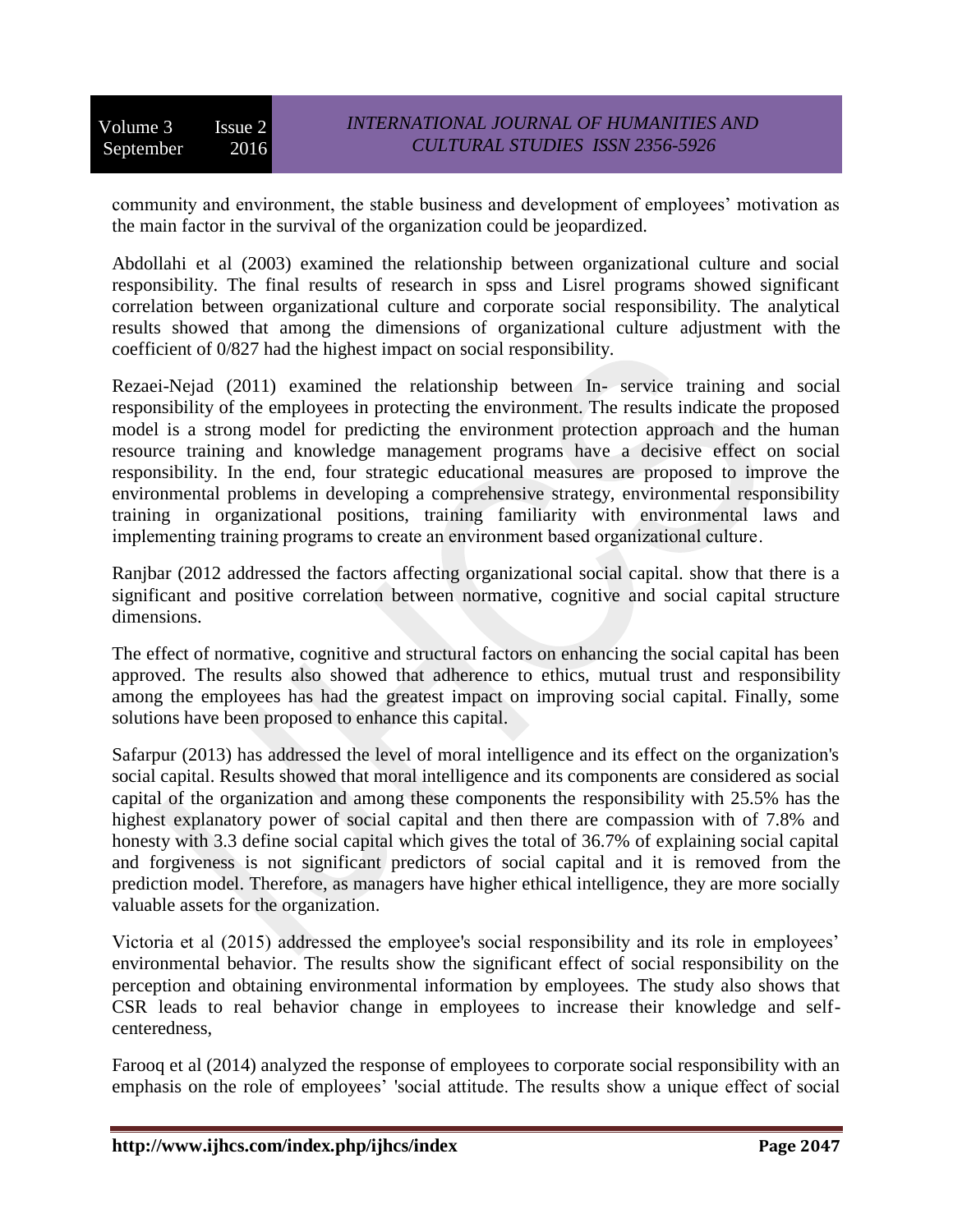# *INTERNATIONAL JOURNAL OF HUMANITIES AND CULTURAL STUDIES ISSN 2356-5926*

responsibility on employees' attitude and organizational knowledge sharing. Therefore, this study also indicates the effect of the internal social effect is also concerned with the employees.

Chong and Huck (2013) conducted a study on the impact of corporate social responsibility on organizational trust, job satisfaction, and staff customer-orientation.

The results show that corporate social responsibility has a positive impact on organizational trust and employee job satisfaction while it has a negative impact on the customer-orientation. It also seems that the effects of job satisfaction, in turn, have a positive effect on the customer orientation.

According to theoretical principles, the research hypotheses are formulated as follows:

The main hypothesis: corporate social responsibility has a positive effect on social security organization pensioners' satisfaction.

Secondary hypotheses:

- 1. Legal responsibility has a positive effect on social security organization pensioners' satisfaction.
- 2. Moral responsibility has a positive effect on social security organization pensioners' satisfaction.
- 3. Voluntary responsibility has a positive effect on social security organization pensioners' satisfaction.
- 4. Economic responsibility has a positive effect on social security organization pensioners' satisfaction.

# **Conceptual model**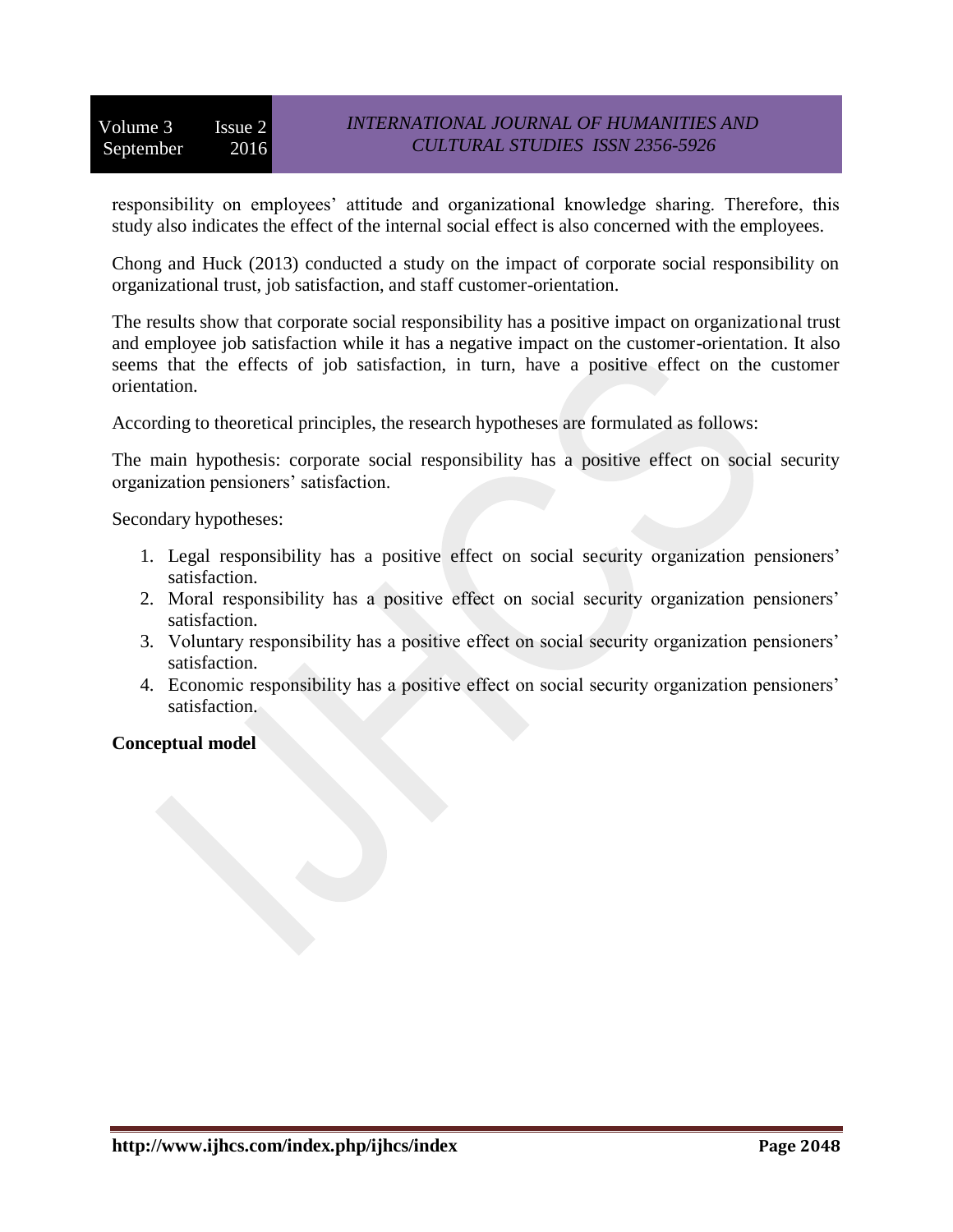corporate social responsibility



Figure 1 . Conceptual model

# **Research methodology**

All pensioners of social security organization were selected as the research population that using Cochran's sampling method 384 samples were selected that after the distribution of 450 questionnaires, 420 questionnaires were completed. In this study, the questionnaire is used for data collection that includes general information of the pensioners and 30 questions based on 5 point Likert scale. In measuring the reliability of the questionnaire Cronbach's alpha of 81% is an indication of the reliability of the questionnaire. In assessing the validity and content validity the confirmatory factor analysis is applied. The descriptive statistics and structured equations are used for statistical analysis LISREL software) of the paths between variables. On the other hand the variables in the conceptual model are presented in Table 1 based on Cronbach's alpha and the mentioned questions.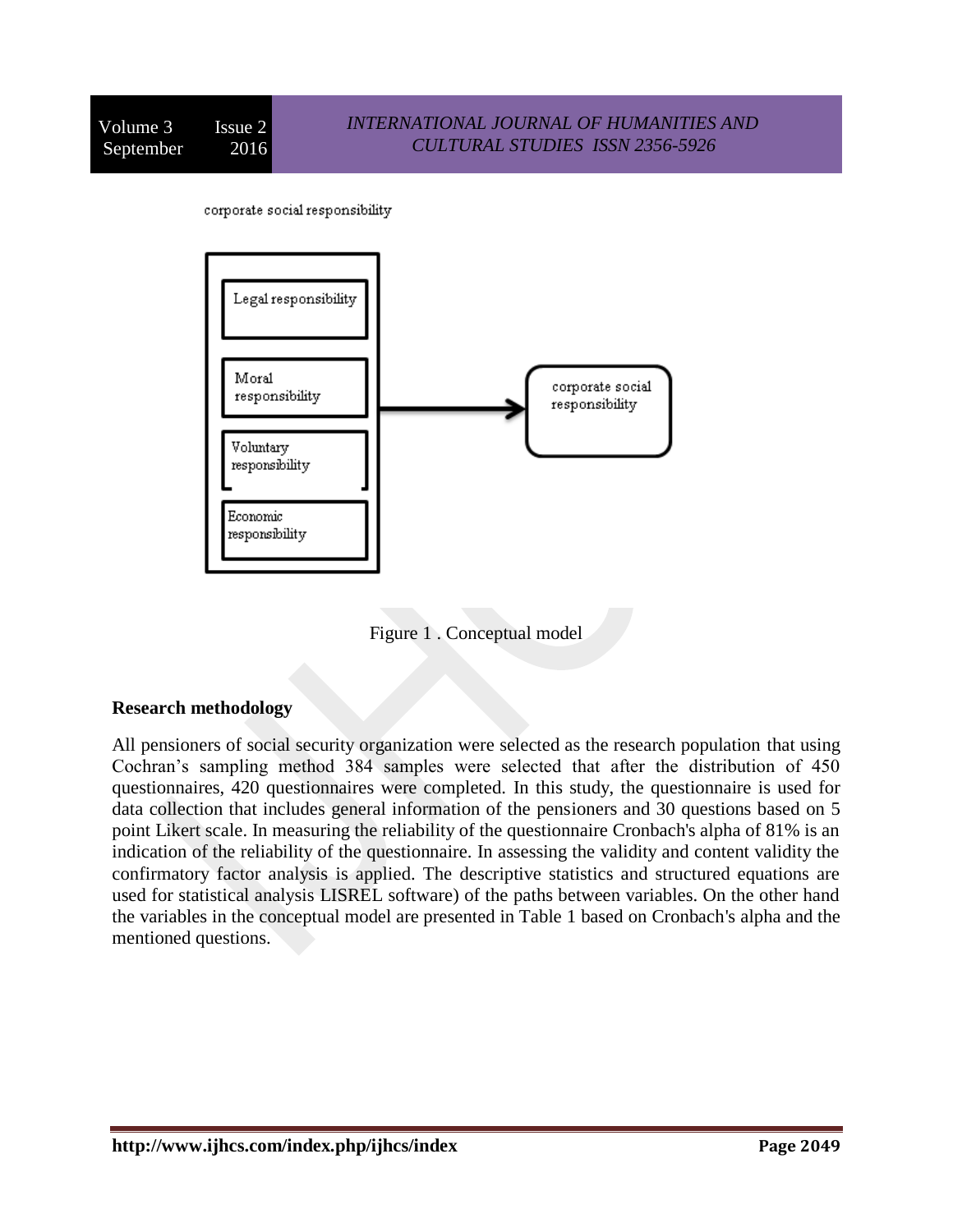| Variable                 | Cronbach's alpha |  |
|--------------------------|------------------|--|
| Legal responsibility     | 0/82             |  |
| Moral responsibility     | 0/80             |  |
| Voluntary responsibility | 0/78             |  |
| Economic responsibility  | 0/79             |  |
| Satisfaction             | 0/81             |  |
| <b>Total</b>             | 0/81             |  |

Table 1- variables' Cronbach's alpha

Hypotheses analysis: To examine the hypotheses initially distribution of data is investigated. To make decision about the use of parametric or non-parametric tests the data normalization is analyzed by Kolmogorov – Smirnov test. Kolmogorov - Smirnov test results are presented in table 2.

0 1 *H H*  $\int$ ↑  $\overline{\mathcal{L}}$ Population distribution is normal

# **Population distribution is not normal**

According to the test results the null hypothesis i.e. the normality of variables is confirmed.

| <b>Variable</b>          | <b>Sig</b> | (a)  | Kolmogorov – Smirnov test | <b>Result</b>       |
|--------------------------|------------|------|---------------------------|---------------------|
| Legal responsibility     | 0.69       | 0.05 | 1.423                     | Normal distribution |
| Moral responsibility     | 0.092      | 0.05 | 1.900                     | Normal distribution |
| Voluntary responsibility | 0.39       | 0.05 | 1.123                     | Normal distribution |
| Economic responsibility  | 0.096      | 0.05 | 1.236                     | Normal distribution |

Table 2. Evaluation results of the data distribution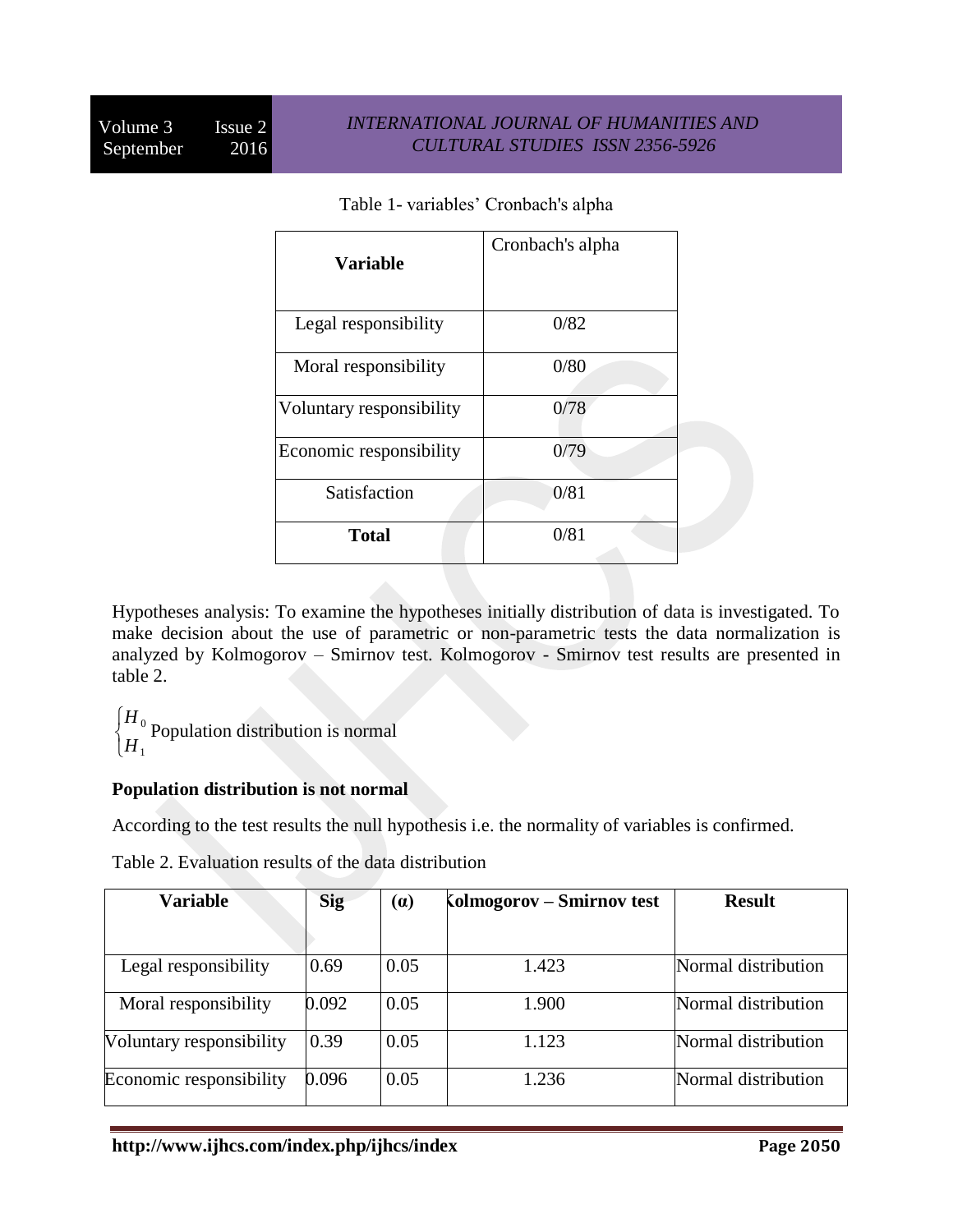Volume 3 Issue 2 September 2016

# *INTERNATIONAL JOURNAL OF HUMANITIES AND CULTURAL STUDIES ISSN 2356-5926*

| satistaction | $\overline{a}$<br>$\sim$<br>U.1 | $0.05\,$ | 500<br>1.320 | <b>Normal</b><br>distribution |
|--------------|---------------------------------|----------|--------------|-------------------------------|

### **Research results**

To analyze the hypotheses the structural equation modeling technique using LISREL software version 5.8 is used by pathway analysis for the main and secondary hypotheses. Table 3 explains the full titles of variables included in the model:

Table 3- The abbreviations of variables



# **The main hypothesis testing**

Figure 2 presents the structural model of the main hypothesis in standard estimation mode. Figure 3 also presents the structural model is the main hypothesis in significance mode.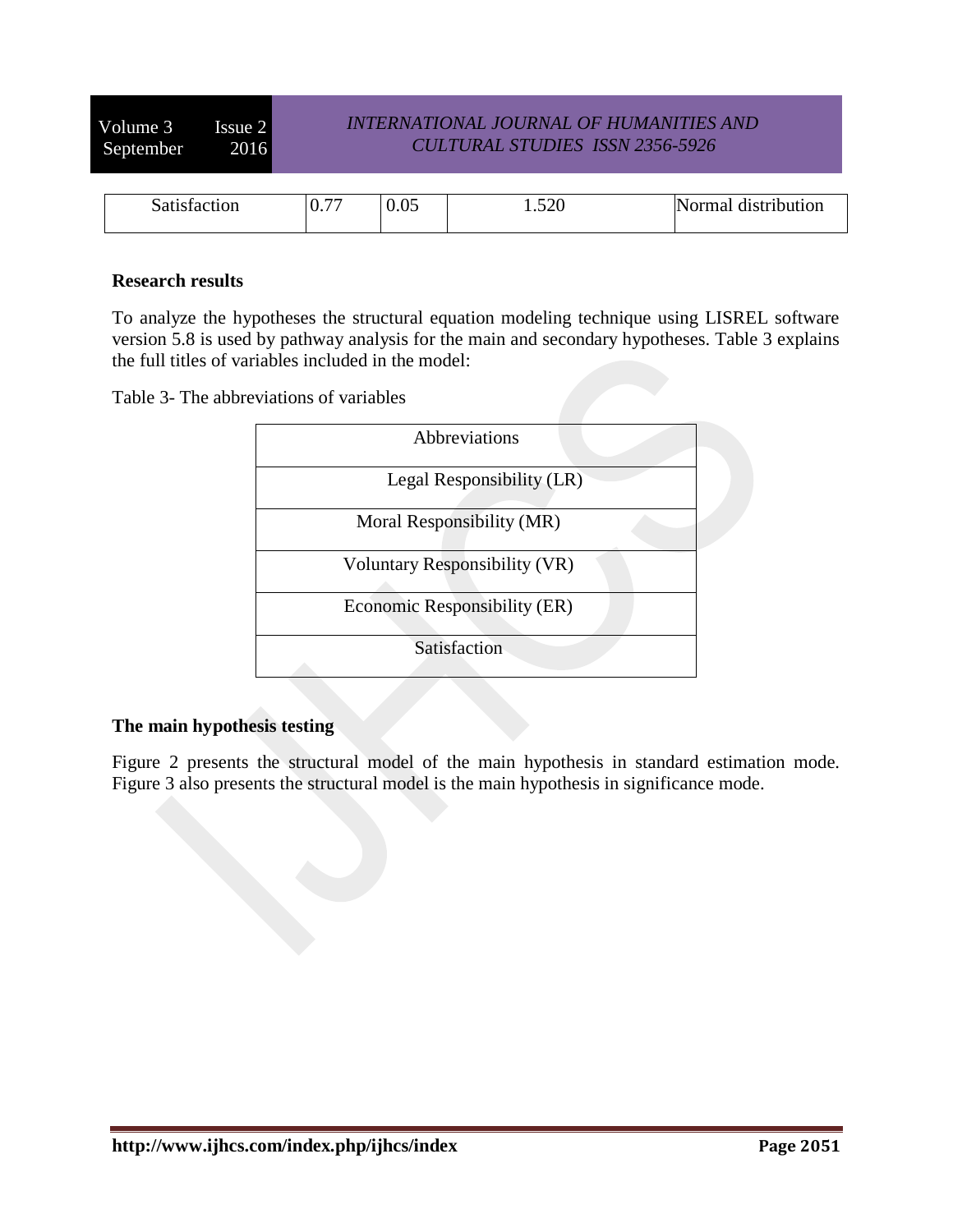

Figure 2- the structural model of the main hypothesis in standard estimation mode



Chi-Square=44.92, df=19, P-value=0.00070, RMSEA=0.074

Figure 2- the structural model of the main hypothesis in significant coefficients mode

Figure 3 shows the significance of relationships between variables. If the t statistic value is within the range -1.96 to 1.96 the amount of variance explained is meaningless. With regard to the output of Figure 3 all constants with a value more than 1.96 are statistically acceptable.

Table 3 shows the results of causal analysis of the structural equation to test the main hypothesis of this study. The results of the model approved the effect of corporate social responsibility of Pensioners' satisfaction.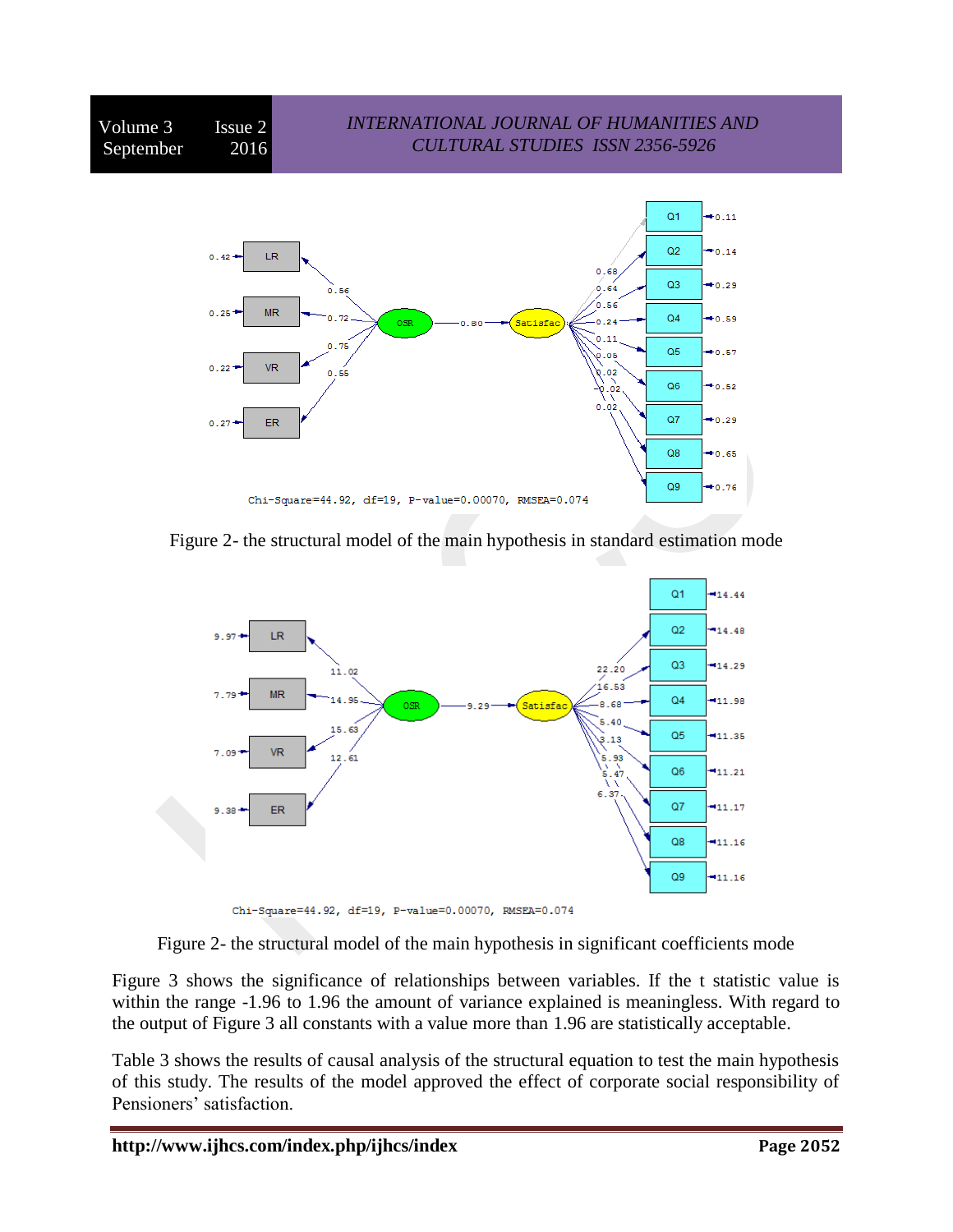Table 3.Results of testing the main hypothesis

| <i>s</i> iypothesis                                                                      | tandard<br><b>stimates</b> | value | est result |
|------------------------------------------------------------------------------------------|----------------------------|-------|------------|
| The effect of<br>corporate<br>social<br>responsibility<br>of Pensioners'<br>satisfaction | 0/80                       | 0/29  | pproved    |

Testing the secondary hypotheses

Figure 3 presents the structural model of the secondary hypotheses of the study in standard estimation mode. Figure 4 presents the structural model of the hypotheses under the coefficient of significance.



Chi-Square=1255.37, df=553, P-value=0.00000, RMSEA=0.071

Figure 3- The Structural model of the secondary hypotheses of the study in standard estimation mode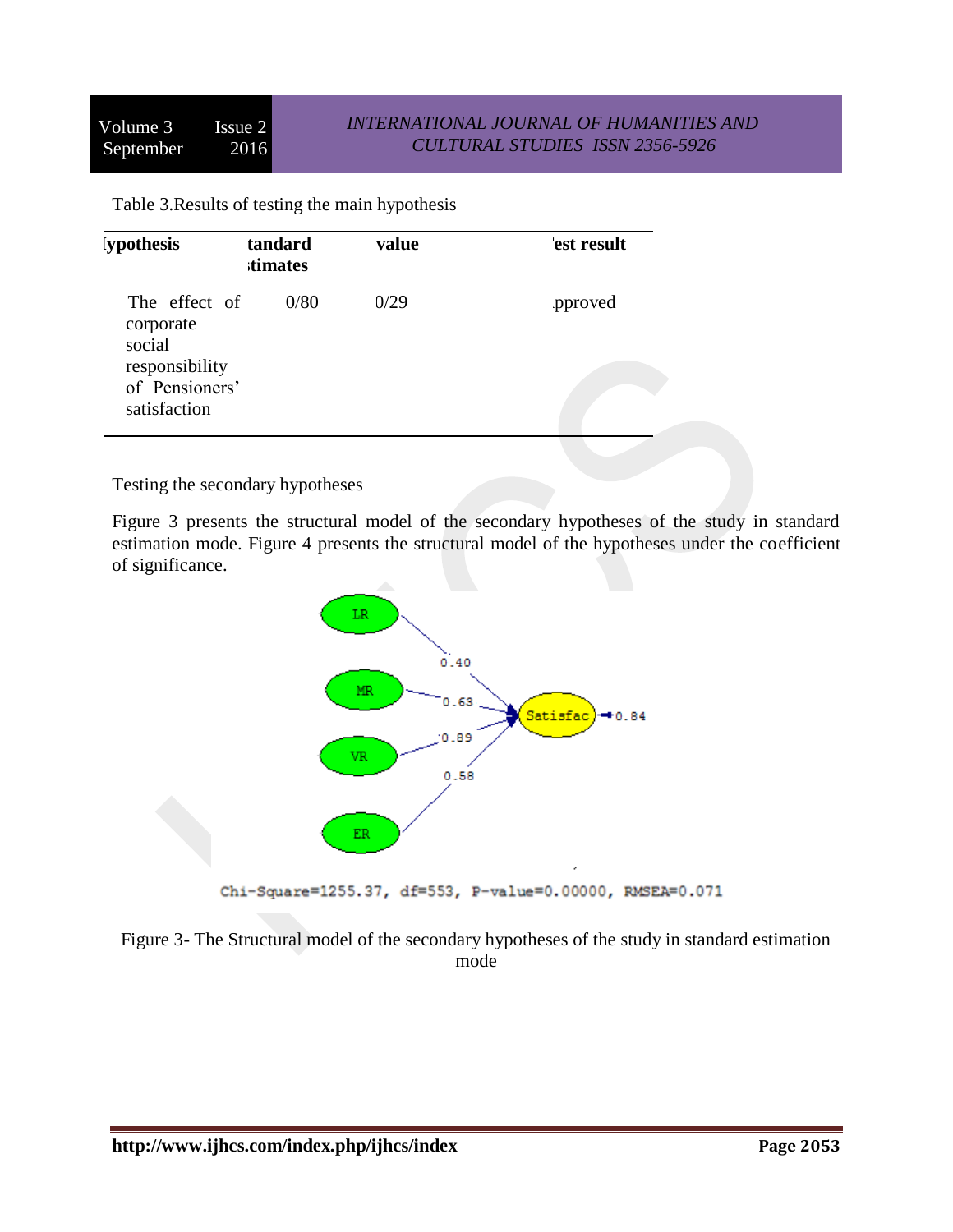

Figure 3- The Structural model of the secondary hypotheses under the coefficient of significance

According to the output of Figure 4 all coefficients are statistically acceptable with a value more than 1.96.

Table 4 shows the causal results of structural equation to test hypotheses. It confirms the results of the influence of the dimensions of corporate social responsibility (legal, moral, voluntary and economic responsibility) on social security organization pensioners' satisfaction.

| <b>Hypothesis</b>                                                     | <b>Standard</b><br>estimation | t value | <b>Test result</b> |
|-----------------------------------------------------------------------|-------------------------------|---------|--------------------|
| The effect of legal responsibility on<br>pensioners' satisfaction     | 0.40                          | 7.17    | <b>Confirmed</b>   |
| The effect of moral responsibility on<br>pensioners' satisfaction     | 0.63                          | 9.99    | <b>Confirmed</b>   |
| The effect of voluntary responsibility on<br>pensioners' satisfaction | 0.89                          | 8.84    | <b>Confirmed</b>   |
| The effect of economic responsibility on<br>pensioners' satisfaction  | 0.58                          | 8.28    | <b>Confirmed</b>   |

In general in working with LISREL program each indicator obtained from model does not indicate its fitness or lack of fitness but these indicators should be interpreted together. If the tests x2 and secondary fitness indicate that the model is fitted, the fitted factors are determined and it is focused on these factors. Table 5 shows the most important of these indices and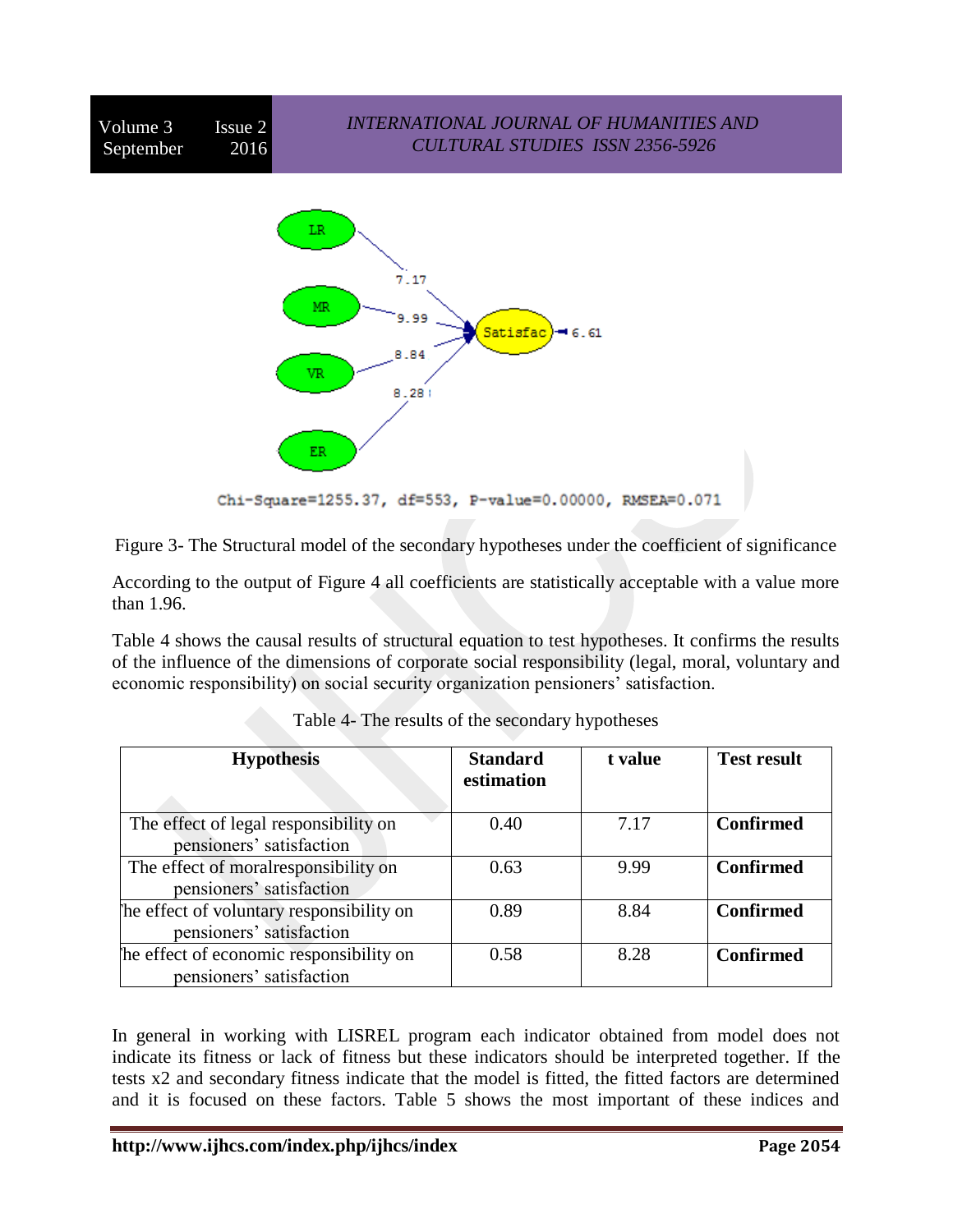indicates that the model has a proper condition in terms of explaining and fitting. All indicators suggest that the model fits the observed data. Model fitting indices \_given that the chi-square to the degree of freedom ratio is less than 3 and RMSEA index is less than 0.08 and the rest of factors are acceptable\_ indicate the acceptable measurement model; In other words, the model and the framework is meaningful and acceptable.

Table 5- Goodness of Fit Index

| <b>Fit Index</b> | The pattern<br>value | The optimal<br>value | result       |
|------------------|----------------------|----------------------|--------------|
| $\chi^2/df$      | 2.27                 | < 3.00               | Good fitting |
| <b>GFI</b>       | 0.91                 | >0.9                 | Good fitting |
| <b>AGFI</b>      | 0.92                 | >0.7                 | Good fitting |
| <b>RMR</b>       | 0.014                | < 0.05               | Good fitting |
| <b>NFI</b>       | 0.95                 | >0.90                | Good fitting |
| IFI              | 0.95                 | > 0.90               | Good fitting |
| <b>CFI</b>       | 0.91                 | > 0.90               | Good fitting |
| <b>RMSEA</b>     | 0.071                | > 0.08               | Good fitting |

# **Ranking test**

To review and rank the importance of corporate social responsibility on social security organization pensioners' satisfaction Friedman test was used that its results are presented in Table 6.

| <b>Factors</b>             | <b>Mean</b> | <b>Priority</b> |
|----------------------------|-------------|-----------------|
| Moral responsibilit        | 3.82        |                 |
| Economic<br>responsibility | 3.46        |                 |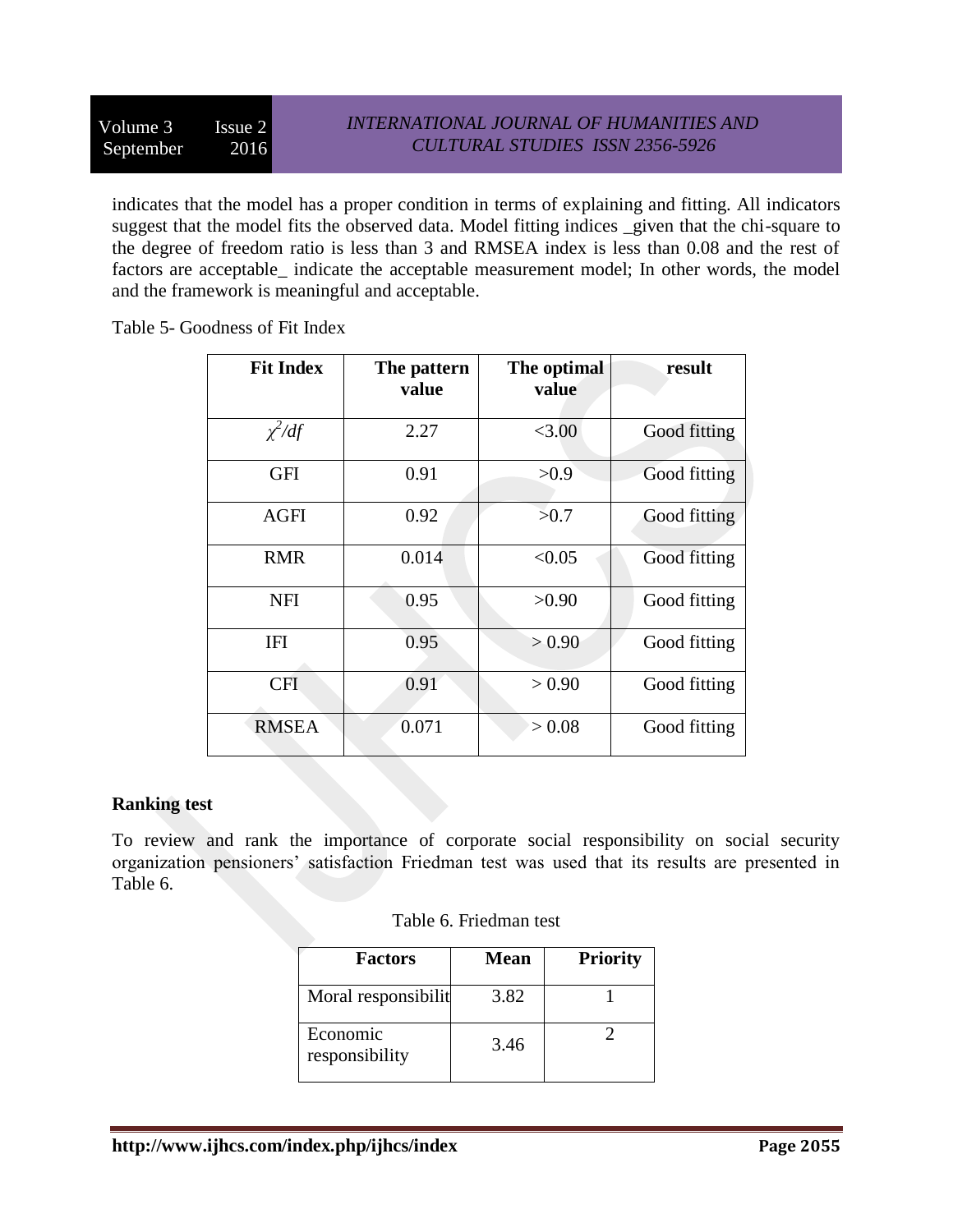Volume  $3$  Issue  $2$ September 2016

# *INTERNATIONAL JOURNAL OF HUMANITIES AND CULTURAL STUDIES ISSN 2356-5926*

| Legal responsibility        | 3.37 |  |
|-----------------------------|------|--|
| Voluntary<br>responsibility | 2.35 |  |

Friedman test results indicate that among the dimensions of corporate social responsibility influencing pensioners' satisfaction the components of moral responsibility, economic responsibility, legal responsibility and Voluntary responsibility have the highest and lowest importance in the pensioners' satisfaction process.

### **Conclusion and recommendations**

Social Security organization is among the most influencing social organizations that play a significant role in the development of the social norms. The social norms are accepted when they are considered by a service entity. The most important norms of a new era in community are to pay special attention to their responsive role. This advantage is embedded in the corporate culture as of principle. This study that focused on the influence of corporate social responsibility on pensioners' satisfaction attempted to introduce a specific model in social service organizations and especially the social security organization and the validity measurement of this model. The results showed that in the proposed model all introduced components to the experts and the relevant tools have the required reliability and moral responsibility has achieved the highest score to measure the concept in the social security organization in accordance with the ranking done by Friedman test.

In this regard it is suggested that for the better establishment of social responsibility in Social Security Organization in accordance with a scheduled model the principle factors of social responsibility such as analyzing the analyzing the visions of development based on social responsibility, assessment of training needs and recognition of their compliance with client satisfaction, evaluation of efforts to expand economic responsibility based on the welfare of pensioners, measurement of the degree of institutionalization of the ideals of community-based organizations indicators of corporate responsibility, analyzing the establishment of organizational culture based on the promotion of social values, determining the amount of aid to pensioners and regulating them, analyzing the level of gender and minority discrimination in the distribution of position in the organization, detecting the compliance with legal and ethical standards of the organization, Evaluation of measures taken by the organization in promoting a culture of voluntary responsibility and promote a sense of social citizenship in the organization are measured continuously.

In addition the following points are suggested to the managers of social security organization to improve the pensioners' satisfaction:

- Full material and spiritual support of pensioners and their families
- Providing a safe and comfortable working environment in terms of hardware (cooling, heating, offices and so on) and software. The term software here means providing peace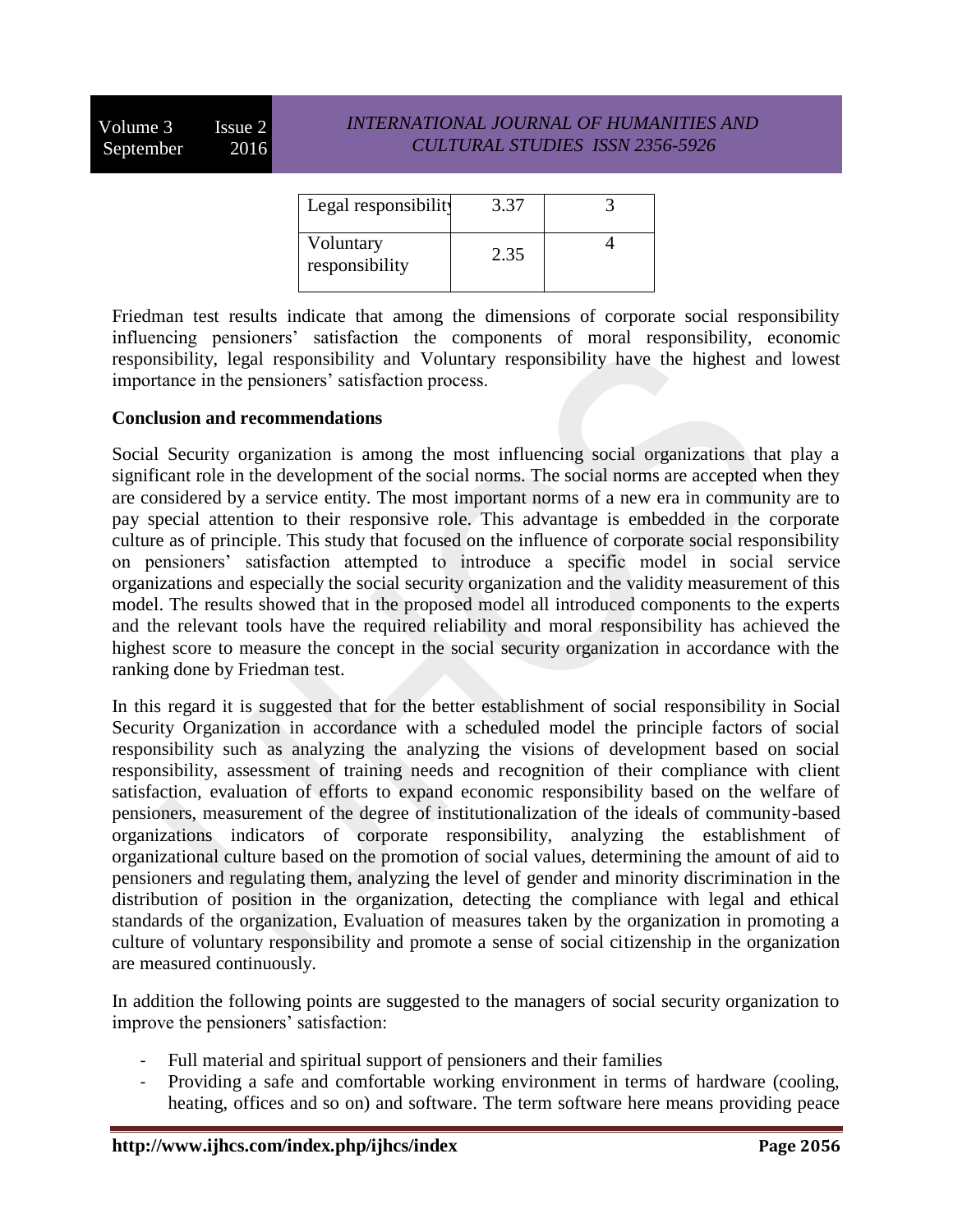of mind for personnel without concern and stress to provide services to the clients away from stress.

- Encouragement and granting the awards to the managers that have had the highest activity in the area of social responsibility to encourage other managers.
- Establishment and implementation of ethical, social, legal , and economic policies in the general policies of the Social Security Organization as well as the treatment of pensioners
- Establishment of customer satisfaction and respect of clients measurement systems

At the end the researcher according to the findings provides suggestion for future researchers:

- 1. It is suggested for future studies to determine and measure the differences caused by characteristics of different demographic and descriptive statistics
- 2. Doing this study longitudinally
- 3. Analyzing the factors affecting the consent of pensioners of Social Security Organization
- 4. Designing the information quality development and effective communication model to improve pensioners' satisfaction
- 5. Performing a study on satisfaction of pensioners in various agencies
- 6. Analyzing the effect of moral responsibility of the pensioners

# **Research limitations**

The study has used cross-sectional data. So there is a possibility that different logical links lose their meaning after a long time. However, cross-sectional studies and surveys due to investigating the cause and effects are appropriate for these types of research and the studies should be performed longitudinally. This study such as other study has its limitations. Some of the limitations of the study are due to the population including the carelessness of the respondents in answering the questions and the monopoly of the study to the organization. The other part of the restriction is associated with scientific limitations such as the extent of theoretical concepts, few studies that have examined these variables, abstractness of the questionnaire and limited data collection tool (questionnaire).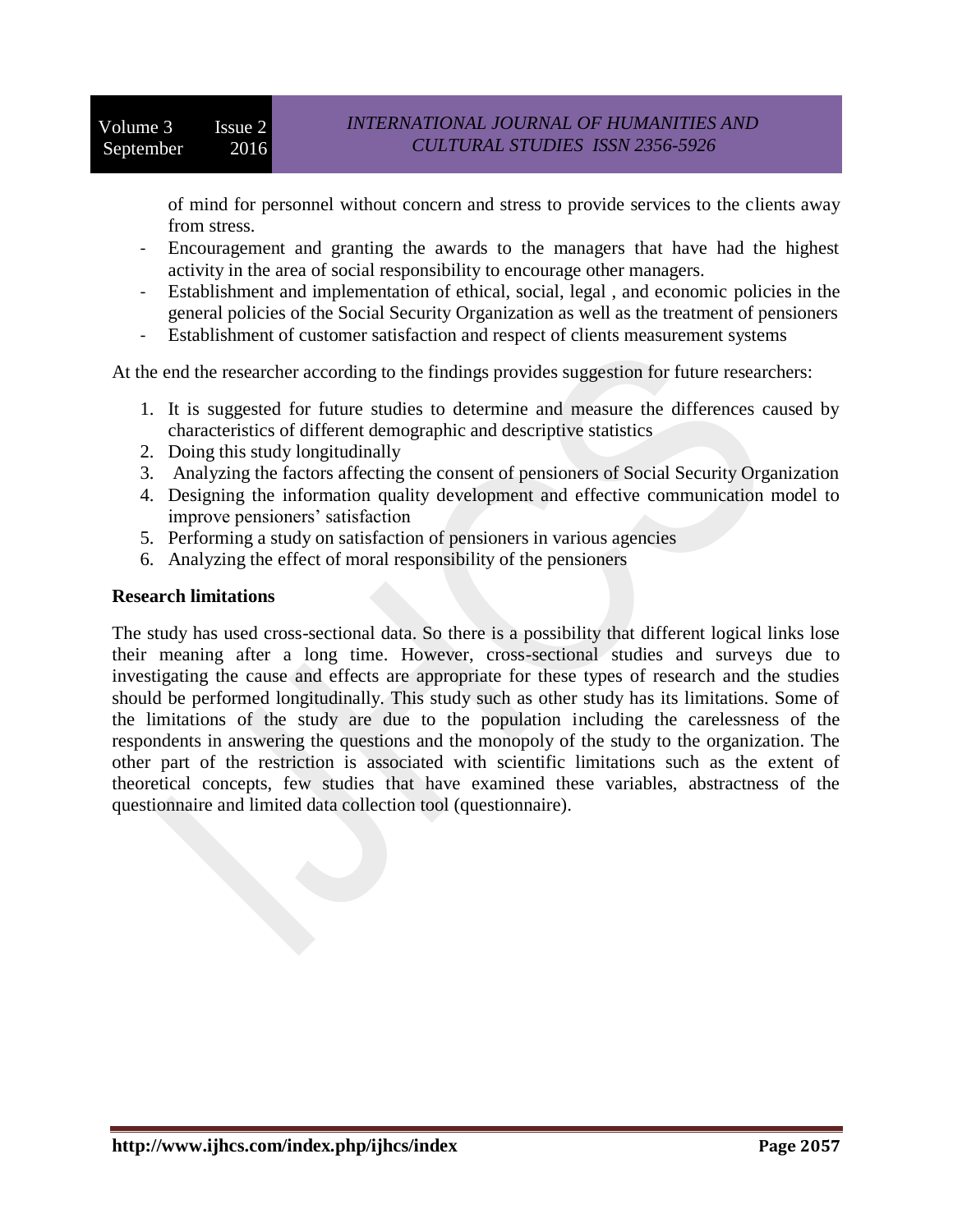### **References**

Abzari, M. (2007) Social responsibility and work ethic of modern quality management, management culture magazine, Issue fifteen, page 42-5

Omidvar, A (2005) The corporate responsibility and its role in the formulation of government policy, MA thesis, Tehran University, Faculty of Law and Political Science

Bamdad, N., Rafiei Mehrabadi, N (2008), The effect of customer satisfaction on the quality of ATM services. Management Research, Issue 4, Pages 58-39.

Bozorgi, F., (2004), Individual, organizational and societal goals", devise. Number 14

Chavosh Bashi, F (2010) "Introduction to Corporate Social Responsibility", Journal of Social Responsibility, Center for Strategic expediency

Royaei, R (2009) examining the role of cultural managers in promoting social responsibility, social science research, Issue III

Zaribaf, M. and Roshani Barab, F. (2008) Developing model to measure customer satisfaction and its implementation in the rubber industry, Journal of Management, Issue 12, pages 62-47.

Roosta, A., Davar, V., Ebrahimi, H (2010) marketing management, SAMT, Tehran

Ahmad, AE, & Al-Zu 'bi, HA (2011). E-banking Functionality and Outcomes of Customer Satisfaction: An Empirical Investigation. International Journal of Marketing Studies, 3 (1), 51- 59.

Aluchna M. (2010). Corporate social responsibility of the top ten: examples taken from the Warsaw Stock Exchange. Social responsibility journal; 6 (4): 611-626.

Baron D. (2007).Corporate social responsibility and social entrepreneurship. Journal of Economics & Management Strategy; 16 (3): 683-717.

Jones, DA, Willness, CR, & Madey, S. (2014). Why are job seekers attracted by corporate social performance? experimental and field tests of three mechanisms Signal based. Academy of Management Journal, 57 , 383 e 404

Kim, J., Bernhard, BJ, Jang, D., 2010. Global 'seat belts' for problem gamblers? Intersections of culture, technology, and responsible gaming. Journal of Travel & Tourism Marketing 26 (4), 348-354.

Karima R, Oshima Y, Yamamoto k. (2006). Identification of Subjects for Social Responsibility Education Activity at the University of Tokyo at Universities and the Present. Environmental Sciences; 13 (6): 327-337.